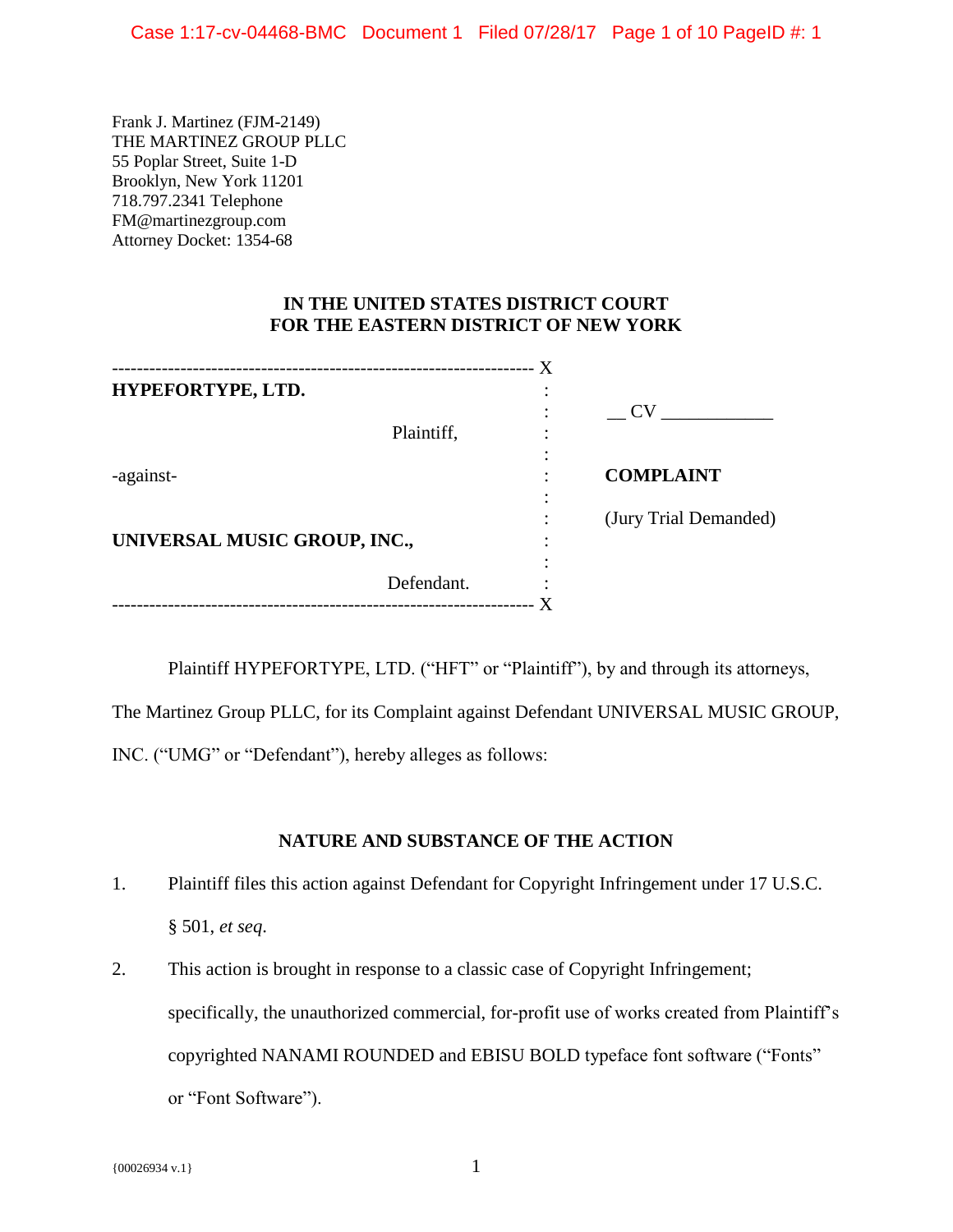- 3. Upon information and belief, Defendant created the logo for Virgin EMI Records ("Virgin EMI") band "The Vamps," created The Vamps goods for sale, including, *inter alia*, clothing, accessories, DVDs, and CDs, created and licensed The Vamps goods for sale sold via Claire's Stores and on claires.com, and created The Vamps promotional videos using unauthorized versions of Plaintiff's copyrighted Font Software.
- 4. Title 17 of the United States Code (Copyright Act) was enacted to provide remedies to copyright owners who suffer damages by reason of such actions.

## **JURISDICTION AND VENUE**

- 5. This is an action for Copyright Infringement arising under the Copyright Act of 1976, 17 U.S.C. § 501, *et seq*. seeking damages by reason of Defendant's ongoing infringement of Plaintiff's valid and subsisting copyrights.
- 6. This Court has jurisdiction of this action under 28 U.S.C. §§ 1331, 1332, 1338(a), and its supplemental jurisdiction.
- 7. Venue is proper in this district under 28 U.S.C. §§ 1391 and 1400 in that Defendant or Defendant's agents may be found in this District and, upon information and belief, Defendant transacts business in this District.

## **THE PARTIES**

8. Plaintiff is a corporation formed under the laws of the United Kingdom with its principal place of business located at P.O. Box 4955, Calleywhite Lane Industrial Estate, Dronfield, S12 9DZ, United Kingdom.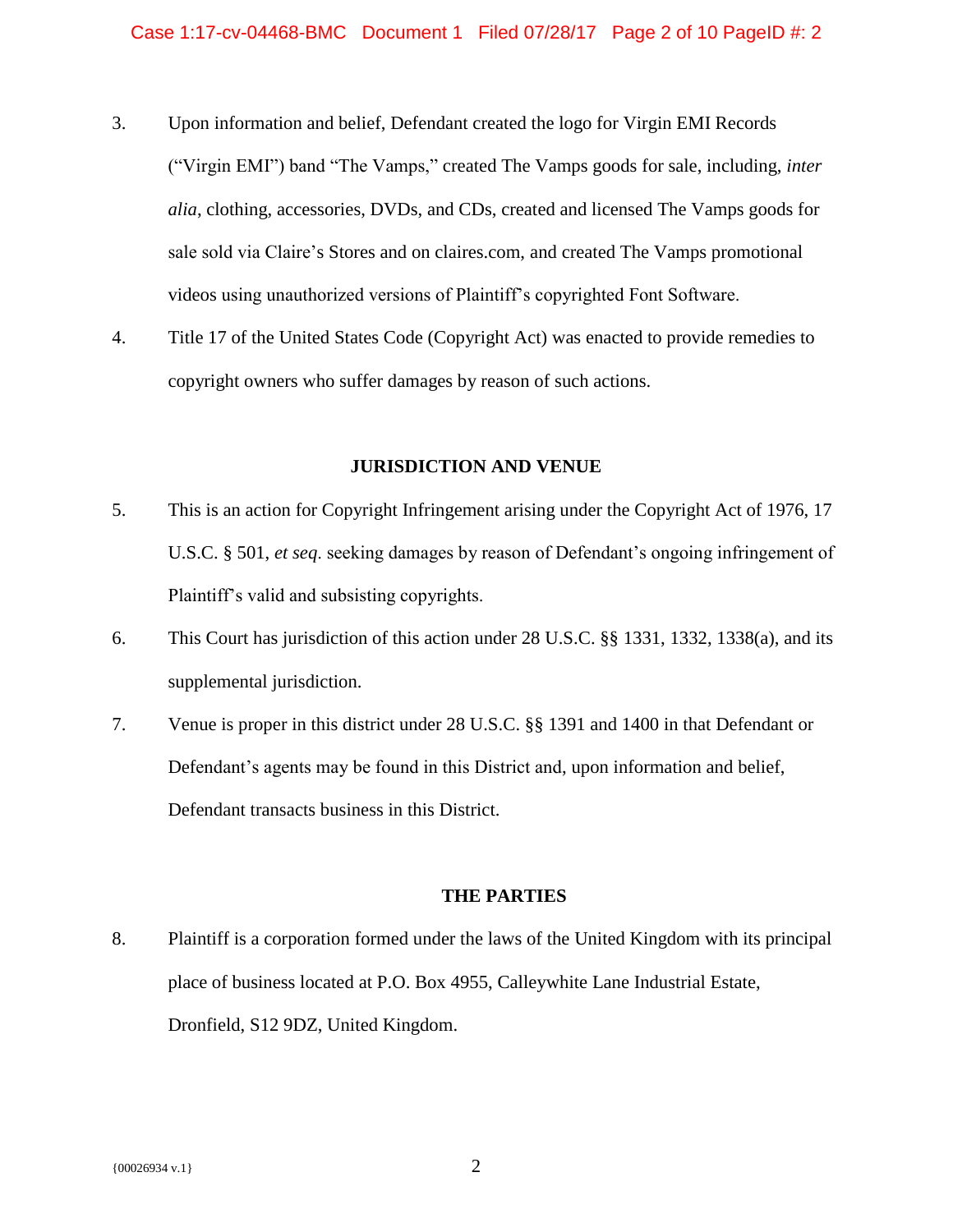- 9. Plaintiff conducts business throughout the world, the United States, the State of New York, and the County of Kings via Plaintiff's commercial website at http://www.hypefortype.com.
- 10. Plaintiff designs, creates, and licenses, among other products and services, custom typeface font software for others and specializes in creating font software.
- 11. Plaintiff offers its typeface font software for licensing to third parties directly via its own website and the websites of authorized distributors of such goods.
- 12. Defendant is a corporation formed under the laws of the State of Delaware with a principal place of business at 2220 Colorado Avenue, Santa Monica, California 90404.
- 13. Defendant is an entertainment company that engages in the business of music recording and publishing, music-based merchandising, and production of audiovisual content.
- 14. Upon information and belief, Defendant is the parent company of Virgin EMI.
- 15. Upon information and belief, Defendant conducts business worldwide, in the United States, the State of New York, and the County of Kings by way of its website at http://www.universalmusic.com.

#### **FACTS COMMON TO ALL CLAIMS**

- 16. Plaintiff is engaged in the business of creating works of typographic art and graphic design as well as designing, creating, manufacturing, marketing, and licensing the use of customized typeface font software for others.
- 17. Plaintiff licenses typeface font software fonts directly from its own e-commerce website at http://www.hypefortype.com and by way of authorized third-party distributors of such goods.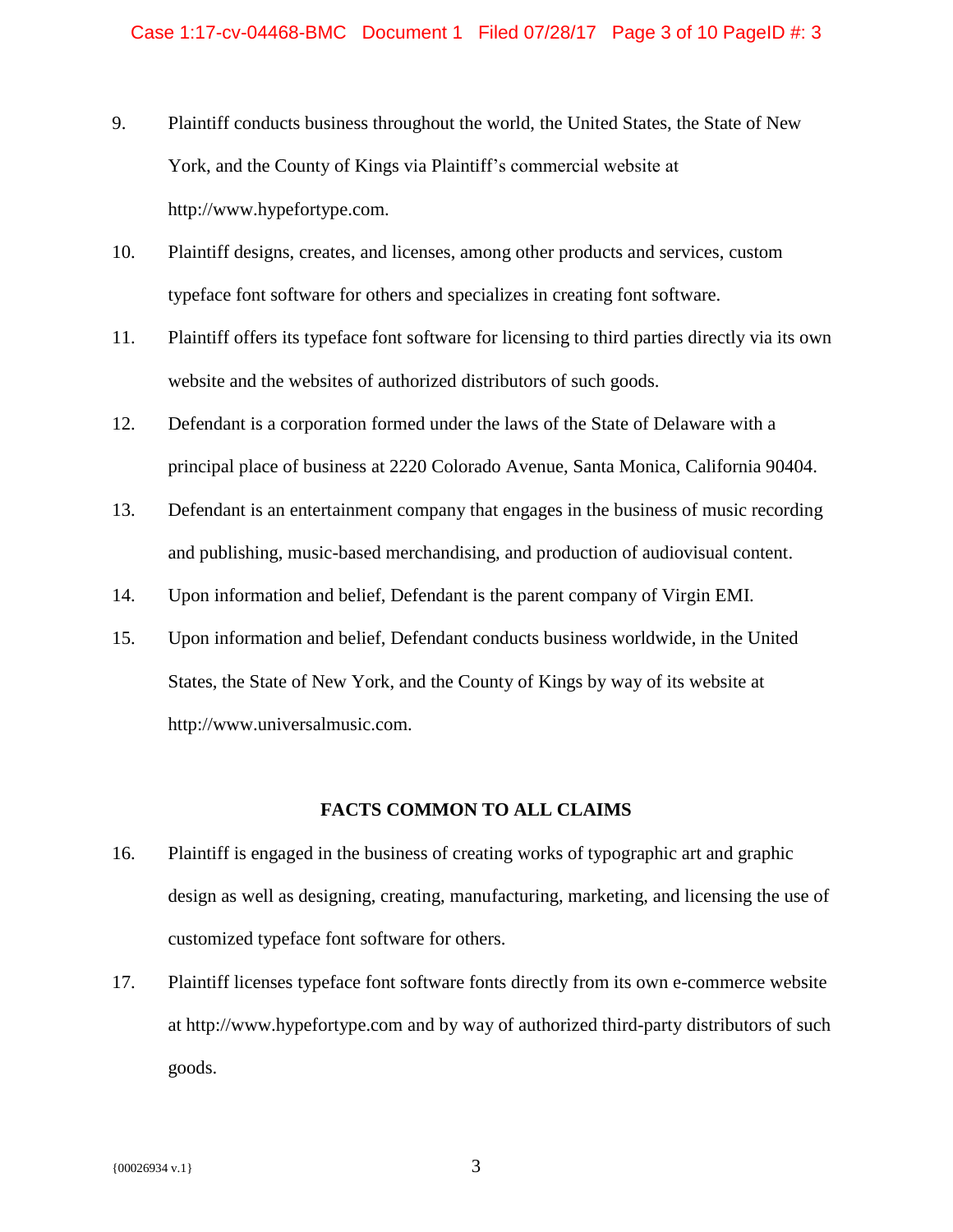- 18. Plaintiff also conducts business under the name "Thinkdust" via its commercial website http://www.thinkdust.com and by way of authorized third-party distributors.
- 19. Plaintiff has at all times been the exclusive owner of all right, title, and interest in and to the Font Software.
- 20. Plaintiff is the exclusive owner of U.S. Copyright Registration Serial Number TX 8-338- 619 (Computer Program for an EBISU BOLD Typeface Font) and has a pending copyright for U.S. Application Serial Number (Case Number) 1-5471912512 (Computer Program for a NANAMI ROUNDED Typeface Font), showings of which are attached hereto as Exhibit A.
- 21. A showing of the designs embodied in Plaintiff's Font Software is attached hereto as Exhibit B.
- 22. Plaintiff's copyrights are valid and subsisting.
- 23. Plaintiff is the sole, exclusive sales and licensing agent for the Font Software.
- 24. Licenses to use the Font Software are sold on a per font basis and/or for collections of fonts directly by Plaintiff or by way of authorized third-party vendors of licenses to use such goods.
- 25. Plaintiff controls the use of its Font Software by means of its Font Software Desktop End User License Agreement ("EULA"), which specifically prohibits the uses complained of herein without the purchase of a special license.
- 26. A copy of Plaintiff's EULA is attached hereto as Exhibit C.
- 27. Plaintiff has sold, continues to sell, and derives significant revenue from the sale of licenses to use its Font Software.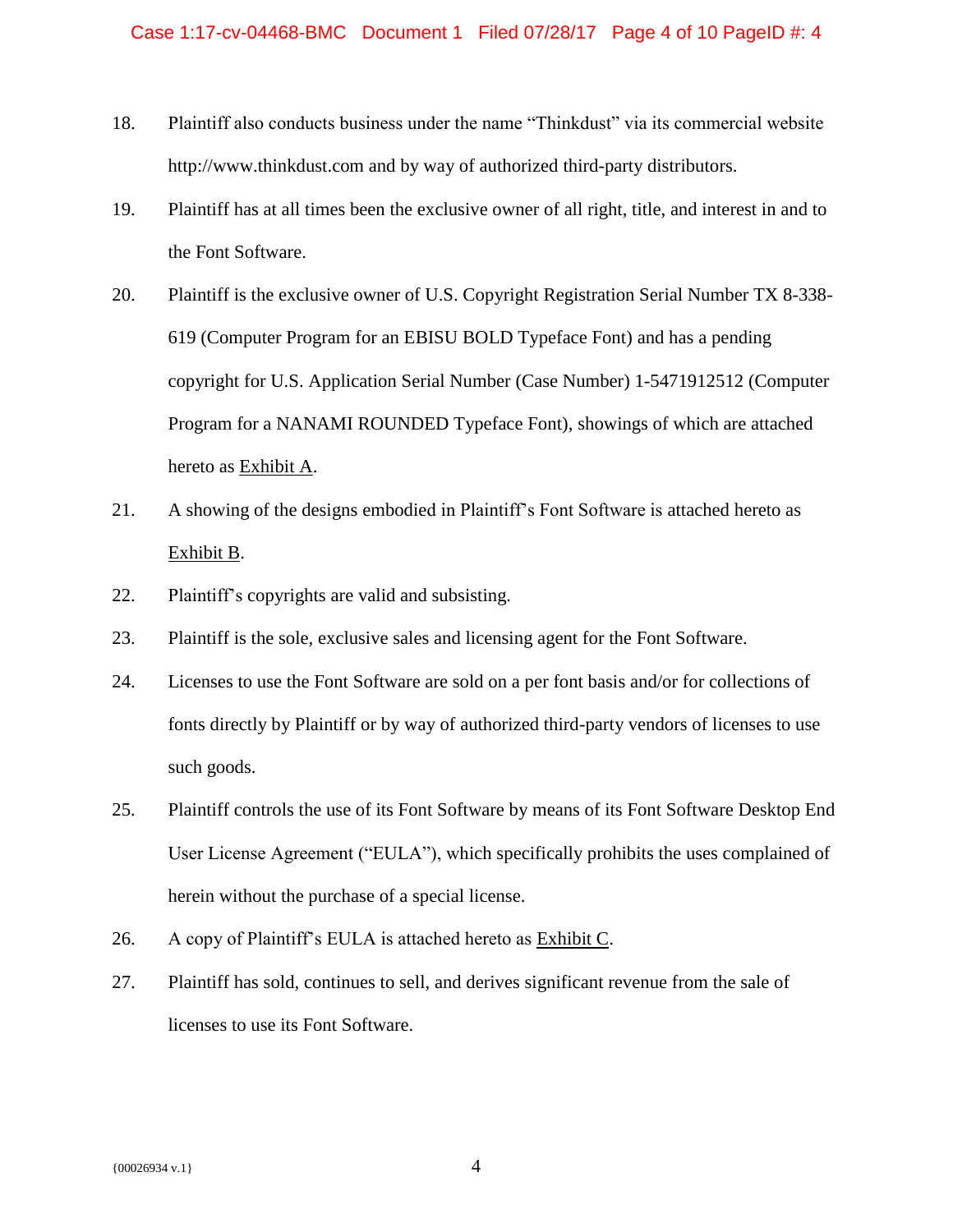- 28. Plaintiff requires a license upgrade ("Special Font License") for use of its typeface font software in commercial, for-profit usage including, *inter alia*, on goods for sale.
- 29. Upon information and belief, Plaintiff's records show that a designer for Defendant, Stuart Hardie ("Hardie"), purchased a basic license for the Ebisu Bold font software on March 28, 2013 and April 22, 2013.
- 30. A showing of Hardie's basic license purchases is attached hereto as Exhibit D.
- 31. Upon information and belief, Hardie was commissioned by Defendant to provide graphic design services for several of The Vamps merchandise, showings of which are annexed hereto as Exhibit E.
- 32. Upon information and belief, Hardie created the "Meet the Vamps" CD Album artwork, (See, Exhibit E).
- 33. Upon information and belief, Hardie created the "Meet the Vamps: Story of the Vamps DVD Edition" artwork (See, Exhibit E).
- 34. Upon information and belief, Hardie created the Vamps "Wild Heart" CD single artwork, (See, Exhibit E).
- 35. Upon information and belief, Hardie created the Vamps "Last Night" CD single artwork, (See, Exhibit E).
- 36. Upon information and belief, Hardie created the "Can We Dance" CD single artwork, (See, Exhibit E).
- 37. Hardie is not a party to this action.
- 38. Defendant had reason to be aware that use of Plaintiff's copyrighted Font Software on goods for sale required the purchase of a special license from Plaintiff.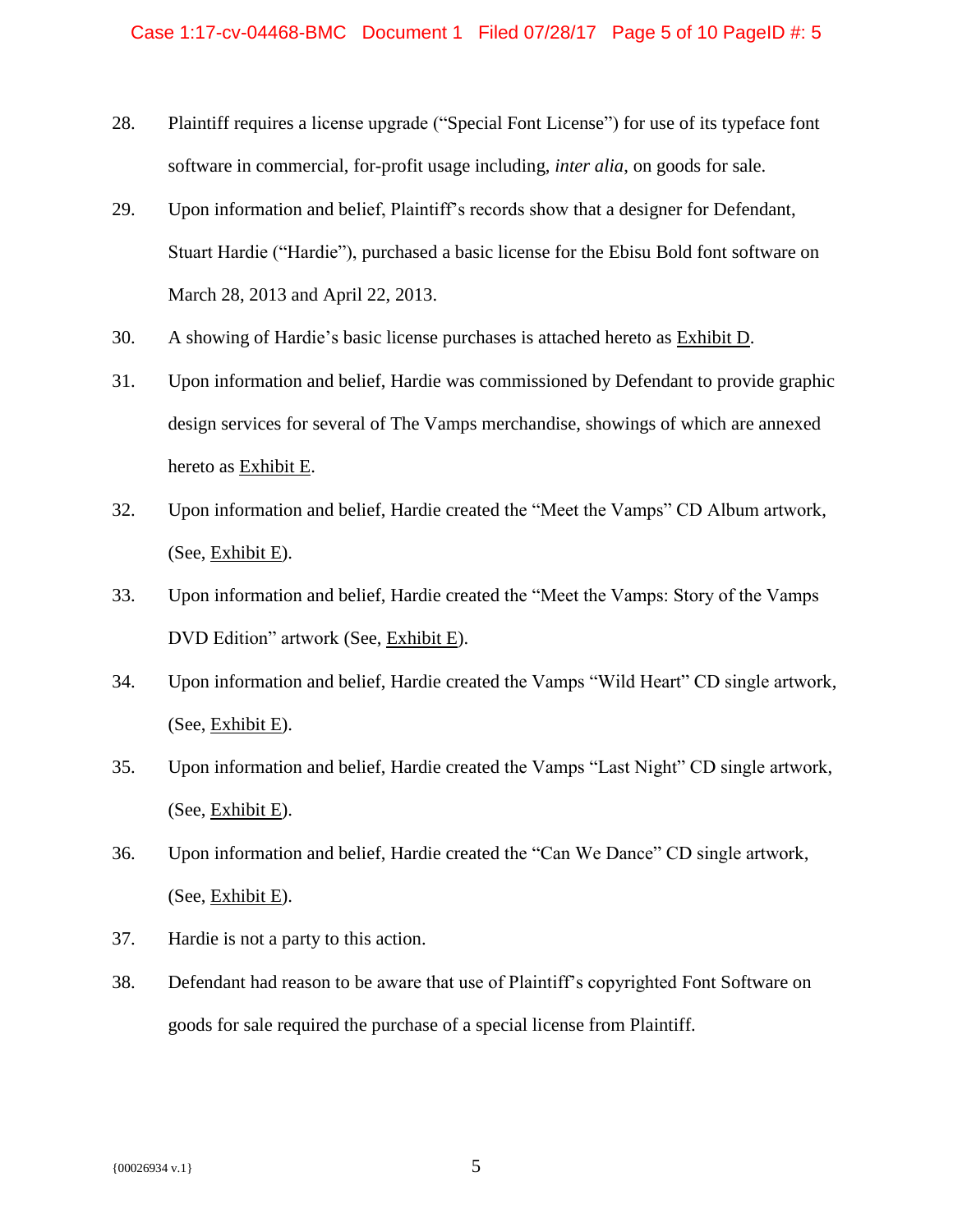- 39. Upon information and belief, no party has purchased a basic license to use Plaintiff's copyrighted Nanami Rounded font software.
- 40. Upon information and belief, Plaintiff's records further show that Defendant has not purchased the additional and required license upgrade to use the Nanami Rounded or Ebisu Bold Font Software in the manners complained herein.

## **DEFENDANT'S ACTIONS**

- 41. Upon information and belief, Defendant has used and/or caused others to use unauthorized copies of the Font Software in the creation of The Vamps logo.
- 42. Upon information and belief, Defendant has used and/or caused others to use unauthorized copies of the Font Software in the creation of The Vamps goods for sale, including, *inter alia*, clothing, accessories, DVDs, and CDs, showings of which are annexed hereto as Exhibit F.
- 43. Upon information and belief, Defendant has used and/or caused others to use unauthorized copies of the Font Software in the creation and licensing of The Vamps goods for sale, *inter alia*, goods sold via Claire's Stores and claires.com (See, Exhibit F).
- 44. Upon information and belief, Defendant has used and/or caused others to use unauthorized copies of the Font Software in the creation of The Vamps promotional videos using unauthorized versions of Plaintiff's copyrighted Font Software, (See, Exhibit F).
- 45. Defendant's use of the Font Software in the manners complained of herein represent multiple and ongoing infringements of Plaintiff's valid copyrights in and to the Font Software, (See, Exhibit F).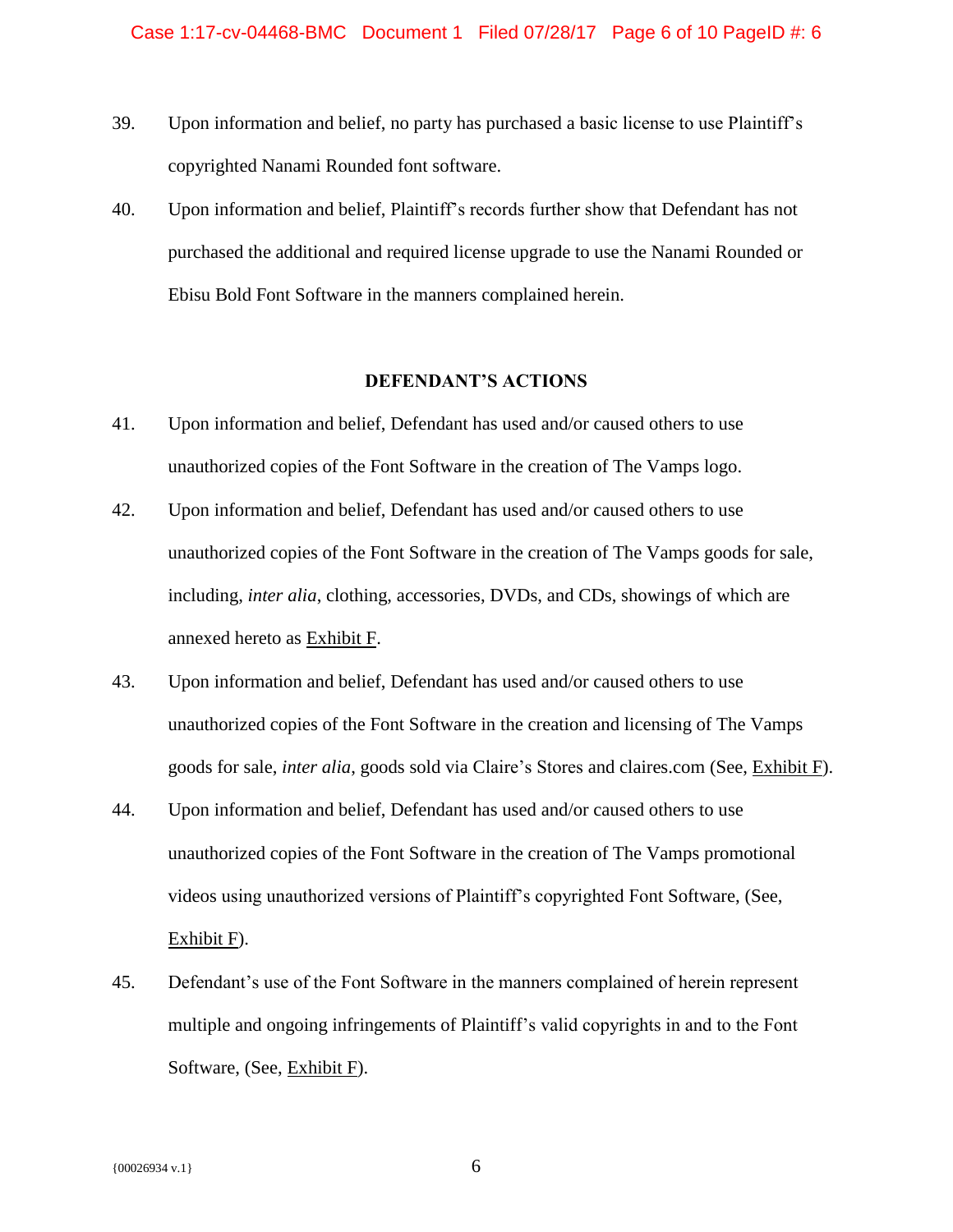- 46. The natural, probable, and foreseeable result of Defendant's wrongful conduct has been and continues to be to deprive Plaintiff of the benefits and revenue from the sale of appropriate licenses to use the Font Software in the manners complained of herein.
- 47. The natural, probable, and foreseeable result of Defendant's wrongful conduct has been and continues to be to injure Plaintiff's relationships with present and prospective customers who rely on the cachet that exclusive licensing creates in the Font Software.
- 48. Plaintiff has lost and will continue to lose substantial revenue from Defendant's wrongful use, copying, and distribution of its Font Software.
- 49. Defendant's wrongful conduct has deprived and will continue to deprive Plaintiff of opportunities for expanding the goodwill associated with the Font Software.

# **FIRST CAUSE OF ACTION COPYRIGHT INFRINGEMENT 17 U.S.C. § 501,** *et seq***.**

- 50. Plaintiff repeats and realleges each and every allegation of the Complaint as set forth in Paragraphs 1 through 48, inclusive, and incorporates them herein by this reference.
- 51. Upon information and belief, Defendant has impermissibly copied or caused others to copy Plaintiff's copyrighted Font Software for the purposes of creating goods and graphics requiring the purchase of an additional license from Plaintiff.
- 52. By reason thereof, Defendant has infringed and will continue to infringe Plaintiff's valuable copyrights in and to the Font Software.
- 53. Defendant's actions represent a past and ongoing infringement of Plaintiff's copyrights under 17 U.S.C. § 501, *et seq*.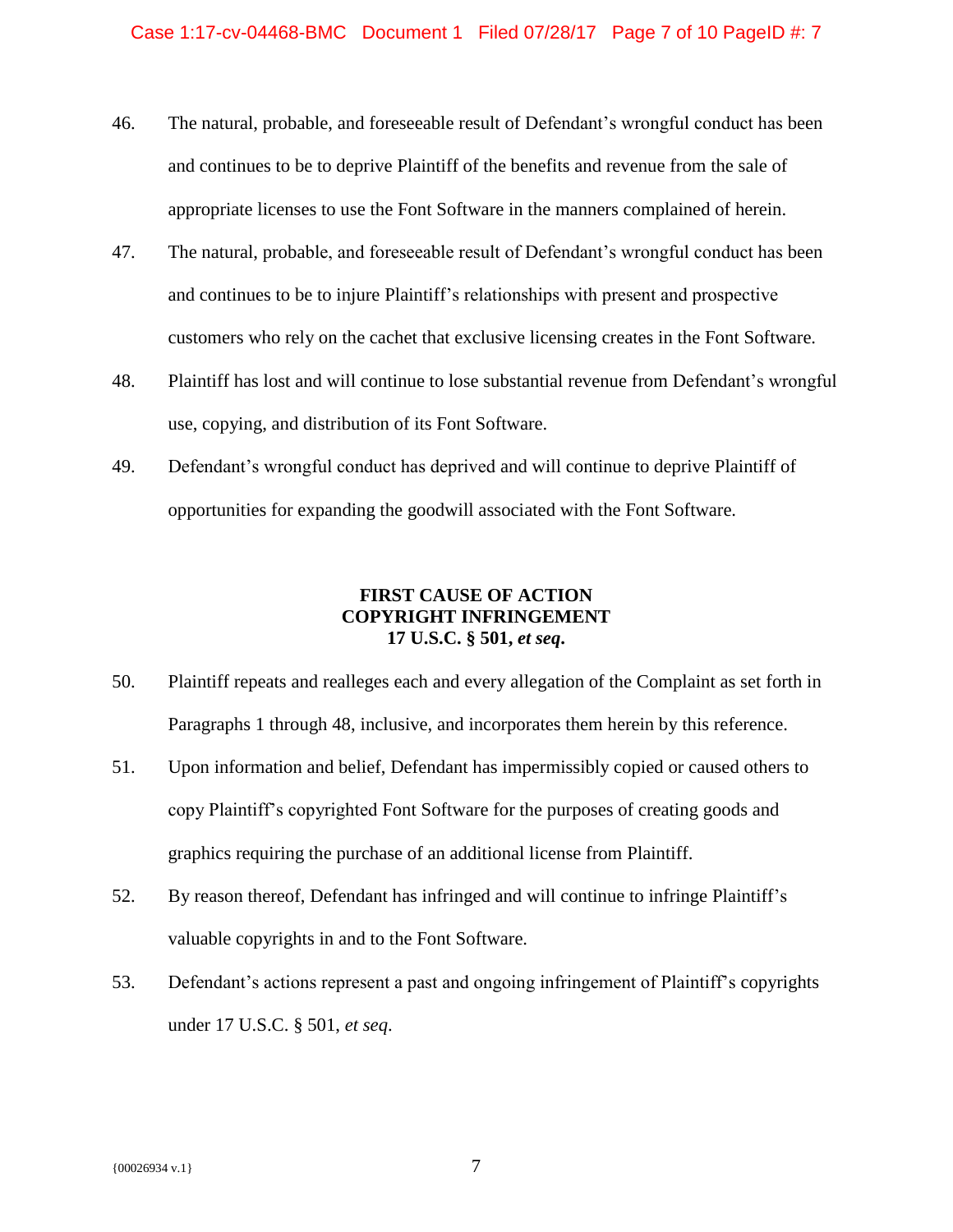- 54. Plaintiff is entitled to recover damages it has sustained and will continue to sustain, together with any gains, profits, and advantages obtained by Defendant together with prejudgment interest as a result of the acts of infringement alleged herein.
- 55. At present, the amount of such damages, gains, profits, and advantages cannot be fully ascertained by Plaintiff but are believed to be not less than \$1,251,235 together with prejudgment interest and reasonable costs and fees or Statutory Damages under Copyright Law, whichever is greater.
- 56. Plaintiff has no adequate remedy at law.

### **PRAYER FOR RELIEF**

**WHEREFORE**, Plaintiff respectfully requests and prays that this Court will:

- 1. Preliminarily and permanently enjoin and restrain Defendant, its officers, directors, principals, agents, servants, employees, successors, assigns, and all those in active concert or participation with them from:
	- (a) imitating, copying, distributing, or making unauthorized use of HFT's registered copyrights, including the infringing uses of the Font Software complained of herein; and
	- (b) manufacturing, creating, producing, advertising, promoting, or displaying any products, displays, or advertisements bearing any simulation, reproduction, counterfeit, copy, derivative version, or colorable imitation of HFT's copyrighted Font Software created by way of the unauthorized use of HFT's Font Software;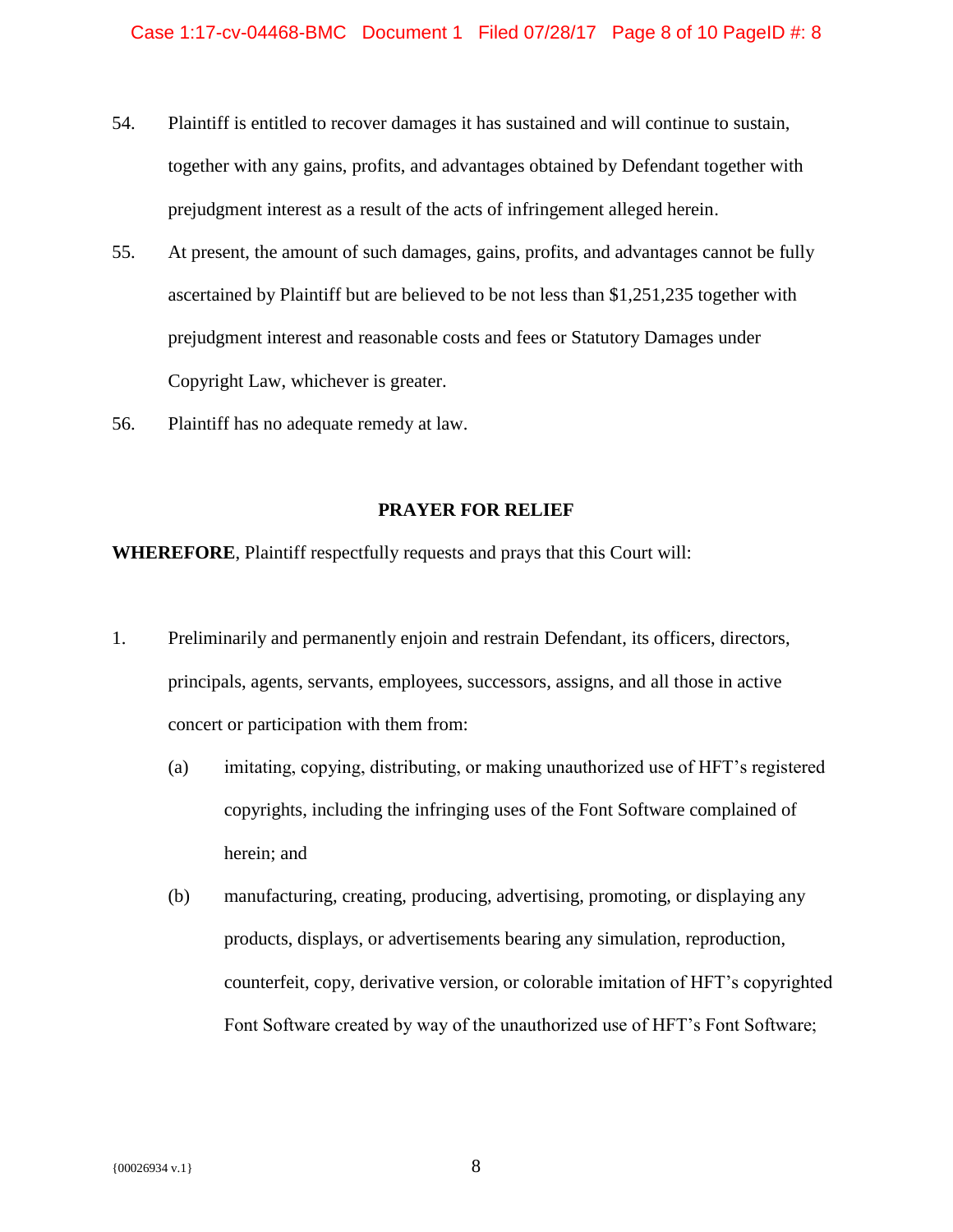- 2. Direct that Defendant deliver for destruction at Defendant's expense, *inter alia*, all copies of the infringing works identified herein that bear or were created through the unauthorized use of HFT's Font Software or a derivative version thereof, together with any and all computer files, hard drives, computer programs, solid state drives, disks, CD-ROMs and DVDs bearing unauthorized, derivative and/or infringing copies of the Font Software, as well as any and all other recorded media, graphical representations, displays on the Internet, marketing materials and merchandise in Defendant's possession or under its control that were created or that bear the result of the unauthorized use of HFT's Font Software;
- 3. Direct the imposition of a constructive trust for all monies received by Defendant from all sales, license, payments, or other benefits received by reason of the unauthorized use of HFT's Font Software;
- 4. Direct that Defendant be required to pay HFT damages in the amount of \$1,251,235 for all gains, profits, and advantages derived by Defendant through its unauthorized uses of HFT's copyrights together with prejudgment interest and reasonable costs and fees;
- 5. Direct that Defendant be required to pay to HFT such other damages that it has sustained as a consequence of Defendant's unauthorized use of HFT's Copyrighted Works;
- 6. Direct that Defendant be ordered to make a written report within a reasonable period of time to be filed with the Court detailing the manner of compliance with the requested injunctive and mandatory relief above;
- 7. Award HFT the costs of this action together with prejudgment interest, reasonable costs, and attorneys' fees; and
- 8. Award HFT such other and further relief as the Court may deem just and proper.